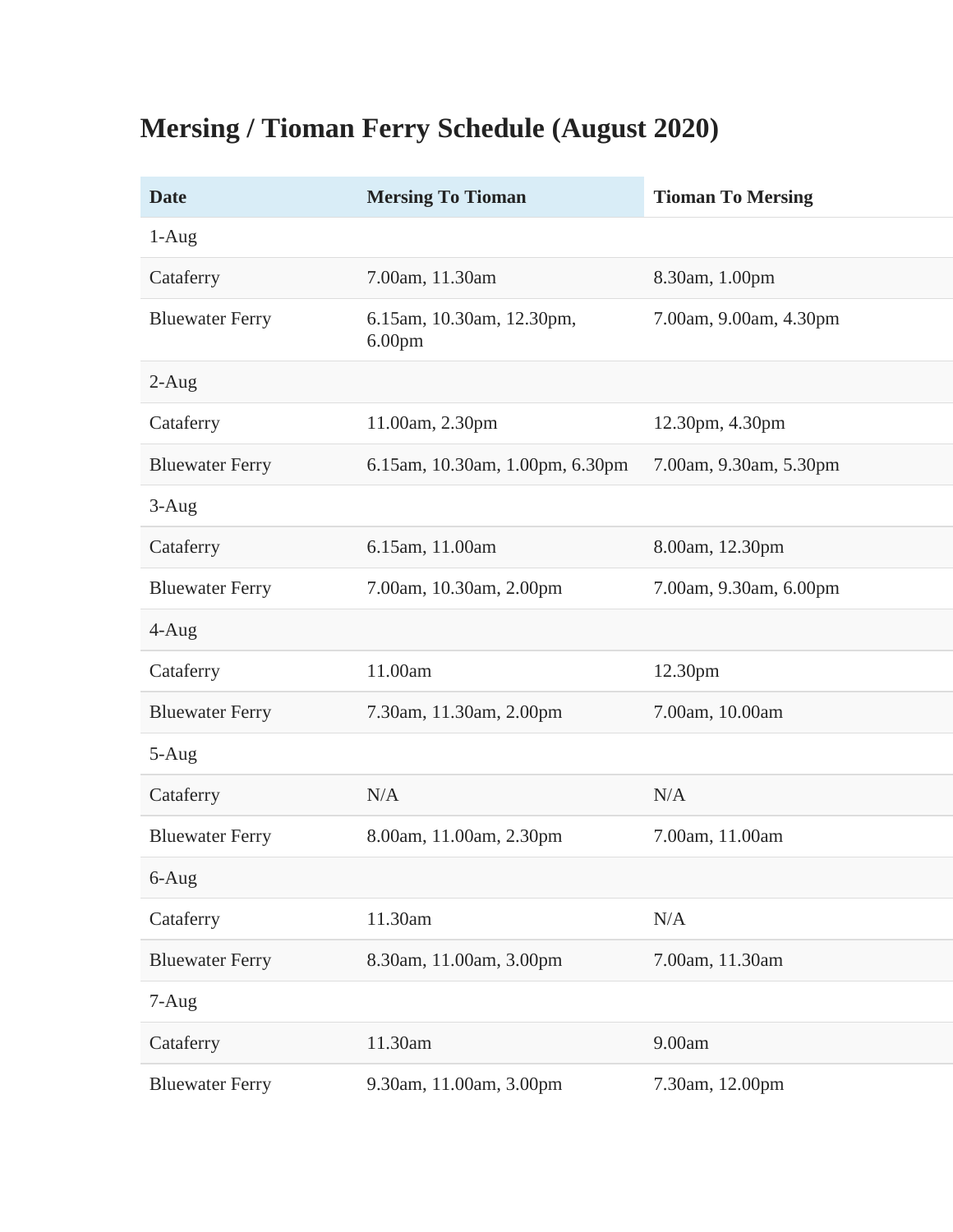| <b>Date</b>            | <b>Mersing To Tioman</b>    | <b>Tioman To Mersing</b> |
|------------------------|-----------------------------|--------------------------|
| 8-Aug                  |                             |                          |
| Cataferry              | 11.30am                     | 9.00am                   |
| <b>Bluewater Ferry</b> | 10.00am, 12.00pm, 4.00pm    | 8.00am, 12.30pm          |
| $9-Aug$                |                             |                          |
| Cataferry              | 12.30pm                     | 10.00am                  |
| <b>Bluewater Ferry</b> | 11.00am, 2.00pm, 4.00pm     | 9.00am, 1.30pm           |
| $10-Aug$               |                             |                          |
| Cataferry              | 11.30am                     | 9.00am, 1.00pm           |
| <b>Bluewater Ferry</b> | 11.00am, 2.00pm, 4.00pm     | 9.30am, 2.30pm           |
| $11-Aug$               |                             |                          |
| Cataferry              | 11.30am                     | 1.00 <sub>pm</sub>       |
| <b>Bluewater Ferry</b> | 12.00pm, 2.00pm, 4.00pm     | 10.30am                  |
| $12$ -Aug              |                             |                          |
| Cataferry              | N/A                         | N/A                      |
| <b>Bluewater Ferry</b> | 7.00am, 1.30pm, 4.00pm      | 11.00am                  |
| $13$ -Aug              |                             |                          |
| Cataferry              | 11.30am                     | 1.00 <sub>pm</sub>       |
| <b>Bluewater Ferry</b> | 9.00am, 4.00pm              | 6.45am, 12.00pm          |
| $14-Aug$               |                             |                          |
| Cataferry              | 7.00am, 11.00am, 3.00pm     | 8.30am, 12.30pm, 4.30pm  |
| <b>Bluewater Ferry</b> | 6.30am, 10.00am, 2.30pm(BK) | 7.00am, 11.30am(BK)      |
| $15-Aug$               |                             |                          |
| Cataferry              | 7.00am, 11.00am             | 8.30am, 12.30pm          |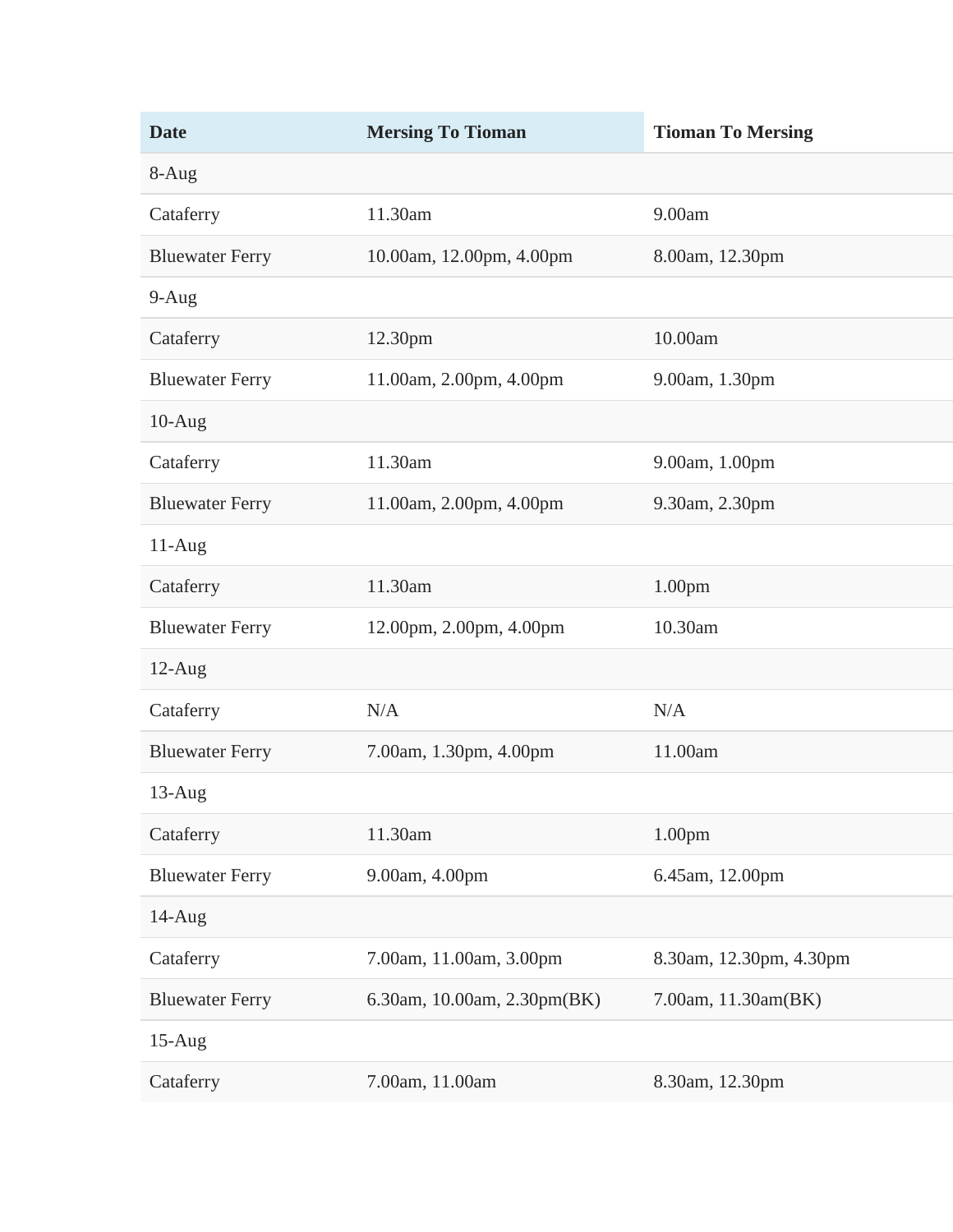| <b>Date</b>            | <b>Mersing To Tioman</b> | <b>Tioman To Mersing</b> |
|------------------------|--------------------------|--------------------------|
| <b>Bluewater Ferry</b> | 6.30am, 10.30am          | 7.00am, 9.30am           |
| $16$ -Aug              |                          |                          |
| Cataferry              | 7.00am, 11.00am, 3.00pm  | 8.30am, 12.30pm, 4.30pm  |
| <b>Bluewater Ferry</b> | 6.30am, 10.30am, 6.30pm  | 7.00am, 9.30am           |
| $17-Aug$               |                          |                          |
| Cataferry              | 11.30am                  | 1.00 <sub>pm</sub>       |
| <b>Bluewater Ferry</b> | 7.00am, 11.00am, 6.30pm  | 7.00am, 9.30am           |
| $18-Aug$               |                          |                          |
| Cataferry              | N/A                      | N/A                      |
| <b>Bluewater Ferry</b> | 7.00am, 11.00am, 1.30pm  | 7.00am, 9.30am           |
| $19-Aug$               |                          |                          |
| Cataferry              | 10.00am                  | 11.30am                  |
| <b>Bluewater Ferry</b> | 7.00am, 11.30am, 2.00pm  | 7.00am, 9.30am           |
| $20-Aug$               |                          |                          |
| Cataferry              | 7.30am, 11.30am          | 9.00am, 1.00pm           |
| <b>Bluewater Ferry</b> | 7.00am, 11.00am, 2.00pm  | 7.00am, 10.00am          |
| $21-Aug$               |                          |                          |
| Cataferry              | 8.00am, 12.00pm          | 9.30am, 1.30pm           |
| <b>Bluewater Ferry</b> | 9.00am, 11.30am, 3.00pm  | 7.00am, 11.30am          |
| $22$ -Aug              |                          |                          |
| Cataferry              | 11.00am, 3.00pm          | 12.30pm                  |
| <b>Bluewater Ferry</b> | 9.30am, 11.30am, 3.00pm  | 8.00am, 12.00pm          |
|                        |                          |                          |

23-Aug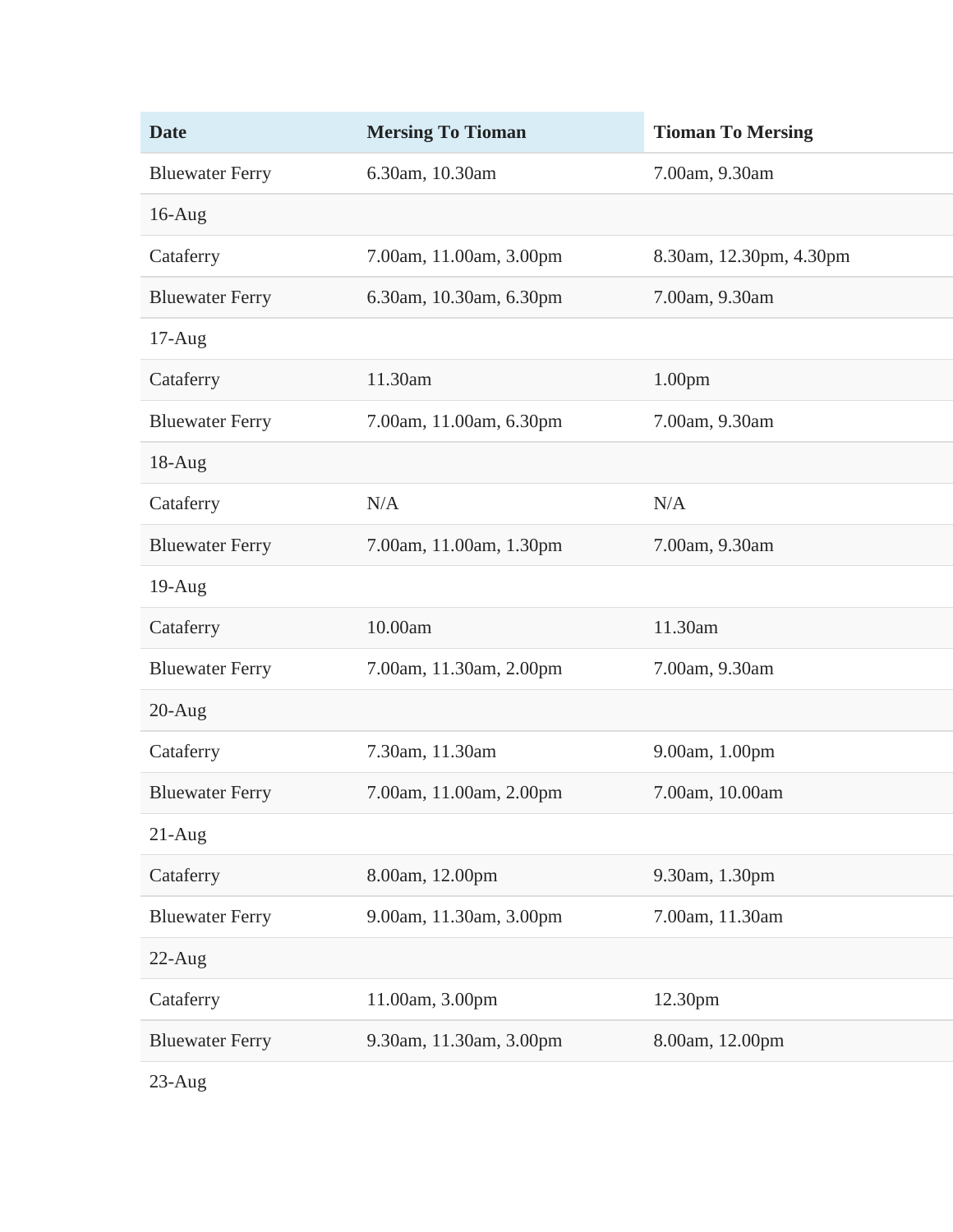| <b>Date</b>            | <b>Mersing To Tioman</b> | <b>Tioman To Mersing</b> |
|------------------------|--------------------------|--------------------------|
| Cataferry              | 11.00am                  | 8.30am, 12.30pm          |
| <b>Bluewater Ferry</b> | 10.00am, 11.30am, 3.00pm | 8.00am, 12.30pm          |
| $24$ -Aug              |                          |                          |
| Cataferry              | 11.00am                  | 12.30pm                  |
| <b>Bluewater Ferry</b> | 10.30am, 11.30am, 4.00pm | 9.00am, 1.30pm           |
| $25-Aug$               |                          |                          |
| Cataferry              | 11.30am                  | 1.00 <sub>pm</sub>       |
| <b>Bluewater Ferry</b> | 5.00am, 12.00pm, 4.00pm  | 10.00am, 12.00pm         |
| $26$ -Aug              |                          |                          |
| Cataferry              | N/A                      | N/A                      |
| <b>Bluewater Ferry</b> | 7.00am, 3.00pm           | 12.00pm, 1.30pm          |
| $27-Aug$               |                          |                          |
| Cataferry              | 11.30am                  | 1.00 <sub>pm</sub>       |
| <b>Bluewater Ferry</b> | 9.00am, 4.00pm(BK)       | 6.45am, 1.00pm           |
| $28$ -Aug              |                          |                          |
| Cataferry              | 7.00am, 11.30am 2.45pm   | 8.30am, 1.00pm, 4.15pm   |
| <b>Bluewater Ferry</b> | 7.30am, 9.30am, 10.30am  | 7.00am, 1.00pm(BK)       |
| $29-Aug$               |                          |                          |
| Cataferry              | 6.15am, 10.00am, 2.30pm  | 8.00am, 11.30am, 4.00pm  |
| <b>Bluewater Ferry</b> | 6.00am, 10.30am, 12.00pm | 7.00am, 9.00am           |
| $30-Aug$               |                          |                          |
| Cataferry              | 7.15am, 11.30am, 3.00pm  | 8.30am, 1.00pm, 4.30pm   |
| <b>Bluewater Ferry</b> | 6.00am, 10.30am, 12.00pm | 7.00am, 9.00am           |